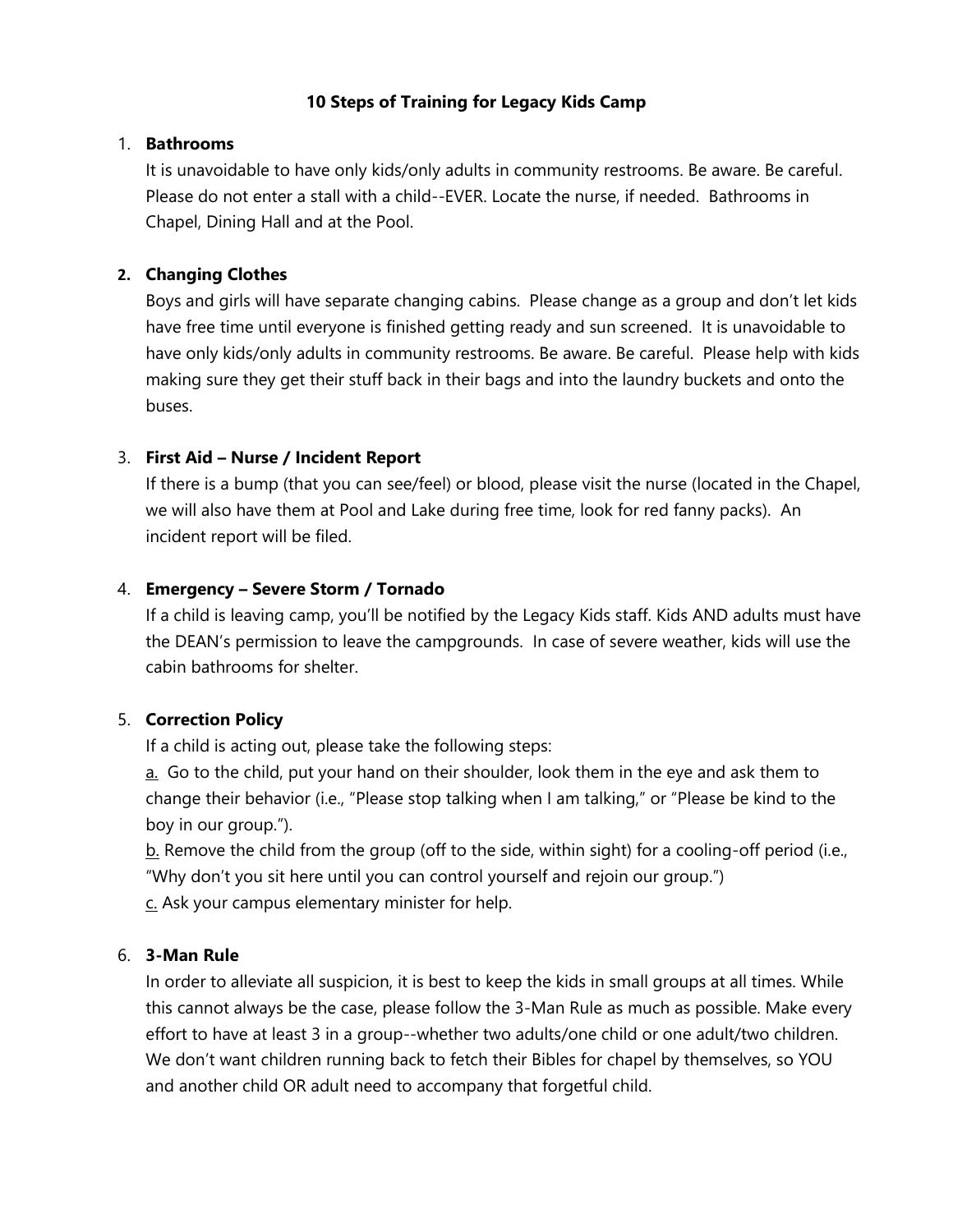### 7. **Medication and Food Allergies**

We don't want children to self-medicate while at camp. If you see that a child has medication, please take the meds and the child to the nurse. If a child in your small group takes medication, please help the nurses with this timing. If a child in your small group has food allergies, should be noted on registration form and you will be made aware of any child in your group you need to help with this.

# 8. **The POOL, LAKE, BLOB, SPLASH PARK**

Free time is a fun time at camp. YF has trained lifeguards on duty for EACH swim time. Please help them by encouraging the kids to take turns, be polite and be careful. Please stay together in your group as much as possible, ESPECIALLY K-3<sup>rd</sup> Grade. If you have a group that everyone wants to do something different, ask other leaders if each of you can split up and meet back together after free time is over.

- We need to be sure that kids (and sponsors) are wearing appropriate swimsuits. If not, they need to wear a dark-colored t-shirt OVER the swimsuit.
- Please remind kids that there is NO rough play during swim time.
- ALL kids have to wear life jackets in lake.
- No Swim Tests, asking parents to provide life jackets/puddle jumpers and let staff know if concern of their children's swim level.
- Take Note of your grade/group Splash Park Time

# 9. **Boundaries**

- There are boundaries/fences around the camp. Kids AND adults are not to leave the campgrounds AT ALL. Kids and Adults need to go no further than the bus parking lot, staying in courtyard, pool, lake area only.
- Visitors are to check in with the dean and at chapel office.
- The lake is OFF LIMITS except during free time and we will be given instructions by YF
- Kids/faculty are NOT to go into the areas behind the dorms/mess hall.
- Kids should not be wandering around the campgrounds at any time.

# 10. **Avoid:**

- Kissing a child or coaxing a child to kiss you, hug you, hold your hand, etc.
- Touching a child in any area that would be covered by a bathing suit.
- Carrying children or having them sit in your lap. Piggyback rides are off limits.
- Wrestling or tickling children.

# 11. **Talk to the RIGHT person**….**Legacy Kids Staff:**

Brianna Grissom - Central Services; Dean;

Stephanie Weldy - OP Elementary Minister; games; training; canteen; volunteer gifts